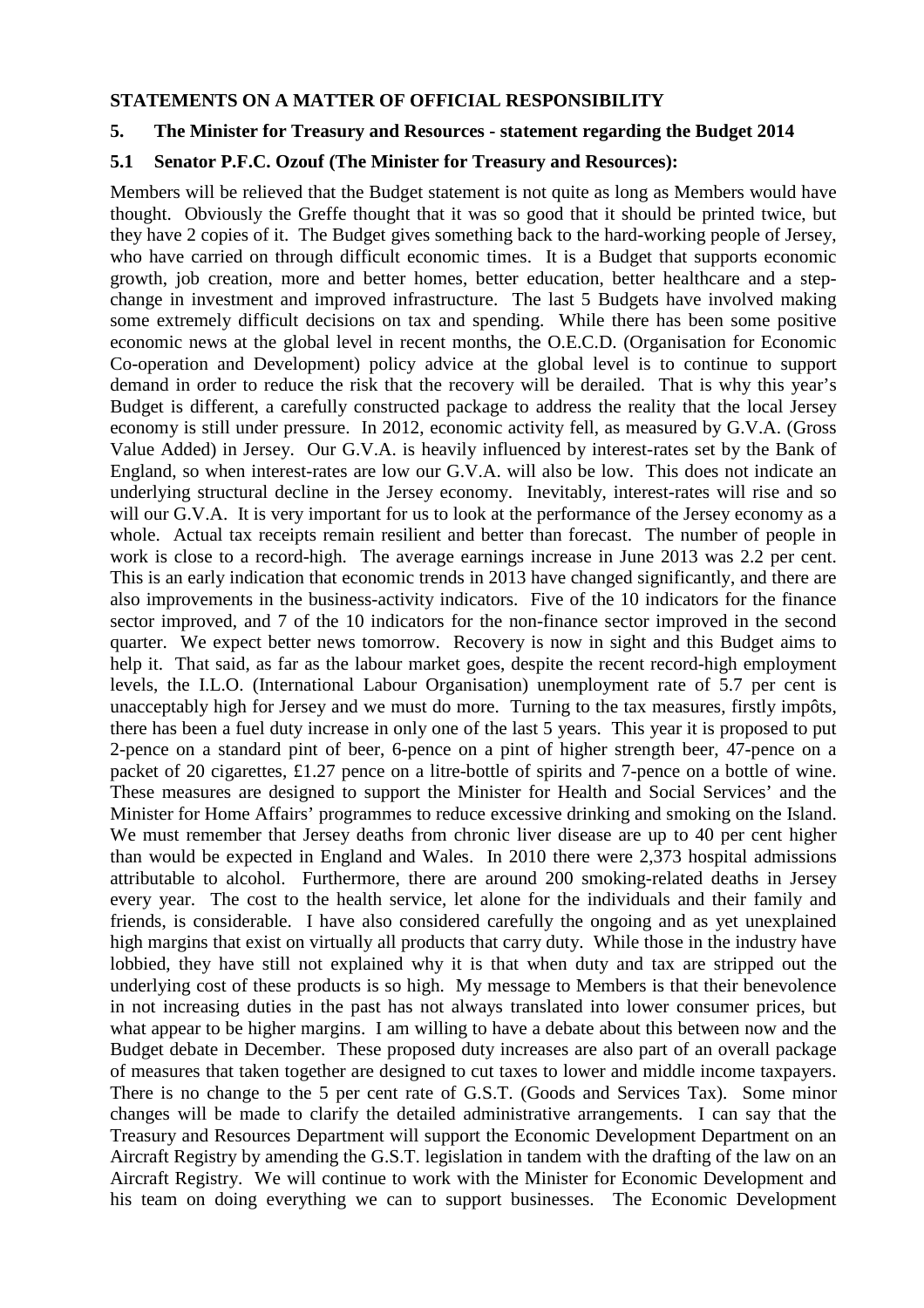Department now has considerable resources already approved, including the Innovation Fund. We look forward to the publication of the new Enterprise Strategy in advance of the Budget in December, which will set out how economic growth can be further boosted and businesses helped. Personal income tax in Jersey is based around the standard 20 per cent rate of tax with limited deductions and allowances. However, in order to protect the lower to middle income earners a separate calculation called 'marginal relief', with a 27 per cent rate, is also made with much higher allowances. Taxpayers pay whatever calculation gives them the lowest tax bill, so no one in Jersey pays more than 20 per cent of their total income in tax. This Budget proposes 3 bold measures. Increase income tax exemption thresholds by 1.5 per cent. This is at a cost of £2.5 million to the States. For a single person the tax-free exemption amount will rise to £14,000. Secondly, and this is the really positive news I hope from this Budget, we propose to cut the marginal rate of tax from 27 per cent to 26 per cent **[Approbation]**. This will not only benefit all marginal rate taxpayers but in addition a number of standard-rate taxpayers will be brought into lower taxes. This will cut taxes for approximately 84 per cent of taxpayers, which is around 40,000 households. The cost of decreasing the marginal rate by 1 per cent is approximately £7.8 million. Thirdly, some good news for lower and middle income parents who currently have a child over 17 years of age in full-time further education, who can currently claim a higher child-allowance of £6,000. We propose that this allowance will be increased from £6,000 to £9,000 for marginal rate taxpayers **[Approbation].** This has a benefit of up to £800 for individual students. Concerning the property market, I am pleased to report that the First-Time Buyers Deposit Loan Scheme is working well, and I thank Members for their support. The Council of Ministers believe it still needs to do everything it can to help Islanders get on the property ladder, and this Budget proposes a continuation of the extension of the maximum threshold for first-time buyer relief from £400,000 to £450,000 at an estimated cost of £300,000. This is the first Budget that moves away from short-term, one-year ahead budgeting. All the time we would have spent on next year's spending, which has been fixed in the Medium-Term Financial Plan has been spent on longer-term planning. The changes in our Finances Law are not only working here but are being looked at by other jurisdictions as a model of better financial management and long-term planning. Published alongside this Budget are 3 reports. Firstly, the Tax Policy Unit was asked to provide a follow-up report on the effects of the introduction in 2011 of the new tax regime for High Net-Worth Incomers. The report concludes that the new regime is working well, however some further changes can be made to boost economic growth, jobs and inward investment. This Budget proposes to allow High Net-Worth Incomers who arrive before 2011 to transition to the new regime, provided they meet certain criteria. This will encourage the relocation to Jersey of further investment portfolios and attract active businesses to the Island. This will in turn generate tax revenues, fees and economic growth through spending and employment. In addition I am announcing that the minimum contribution level will be reviewed every 3 years with a view to increasing the tax contributions for High Net-Worth individuals in line with inflation. As part of the programme of work for modernising Jersey's system of taxation, the Tax Policy Unit was asked to review how Independent Taxation could be introduced. The term: "Independent Taxation" refers to the policy of taxing people as individuals regardless of their marital status. In Jersey there is currently a 'default' for married couples to be taxed jointly. There are also certain allowances that only apply to married couples, such as the Wife's Earned Income Allowance. While married people have been able to opt for separate assessments since 2003, it is now clear that the tax regime needs to adapt and evolve so that every individual is treated equally for tax purposes. We are committed to moving towards Independent Taxation. It is a big task and a phased approach to implementing change is needed. It is proposed that a first important step towards Independent Taxation is made in this year's Budget by changing the allowances I referred to earlier. A major consultation is launched alongside today's Budget about changes to the tax rules that apply to pension schemes and pension benefits. At the moment the tax rules cause an unnecessary constraint on people employed in Jersey, in that it is necessary for a member of an occupational pension scheme to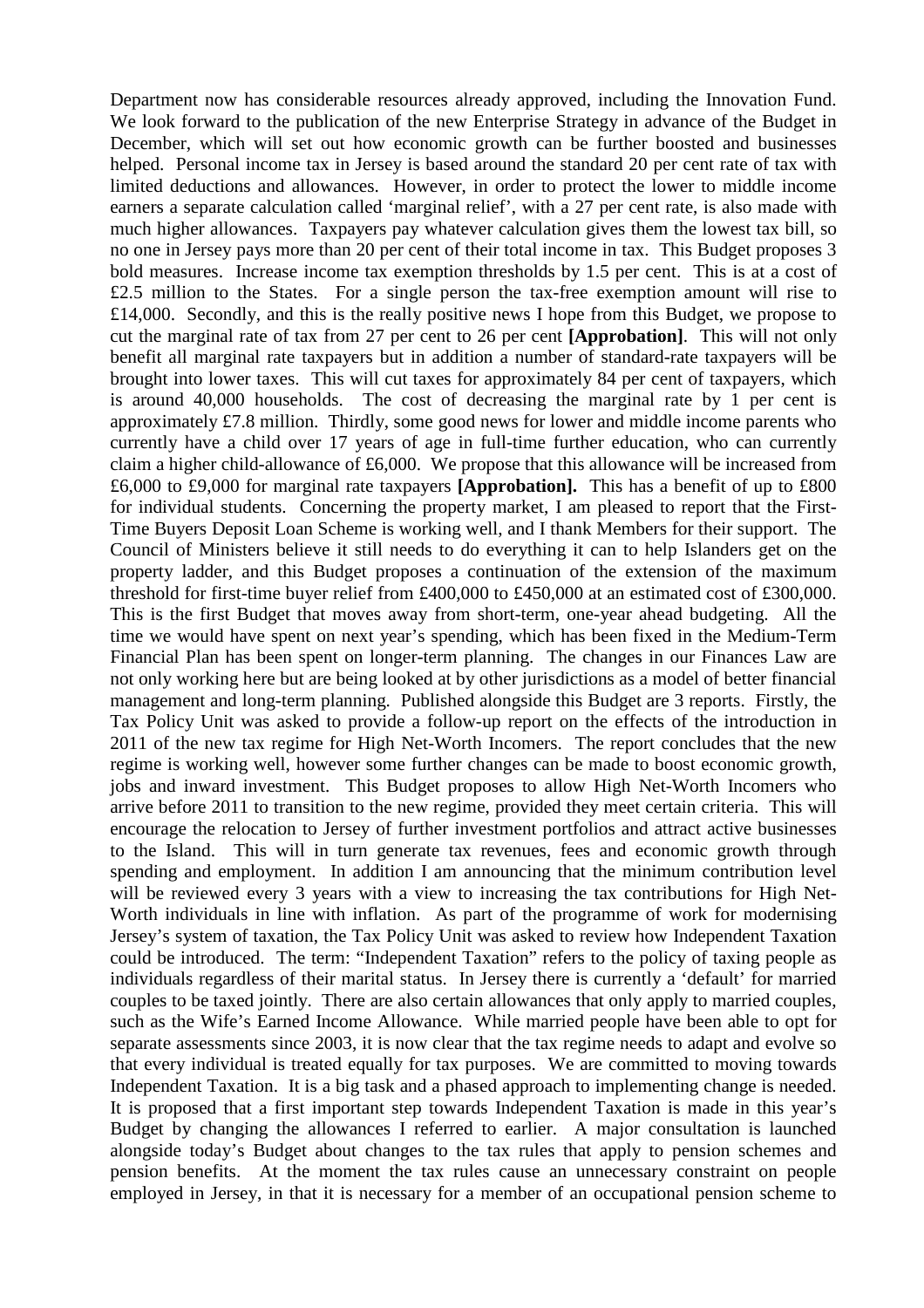retire before they are able to draw a pension. This has the effect of barring people from opting for flexible retirement. We want to consult on changing the tax rules to remove such unhelpful constraints and to provide better flexibility for people in their retirement planning. Turning now to spending, Members will recall that last year we made a decision based on advice from Scrutiny, and we decided that some growth and capital allocations should be decided by the Assembly each year at Budget time. Growth allocations of £2.2 million for 2014 and £1.5 million in 2015 are set out and are consistent with those debated in last year's M.T.F.P. (Medium-Term Financial Plan). This includes money for Social Housing, Income Support, Disposal of Ash and funds for boosting the International Engagement Capacity. The job of making the States more efficient of course continues. In the last 3 years almost £60 million has been saved, and we are doing more. Across the States, work on the transformational changes are delivering both improved customer services and further efficiencies and savings in 2014 and 2015. Additional savings are being achieved, recorded and banked, and means that further substantial and re-occurring savings will be achieved before the next M.T.F.P. Let there be no doubt of my absolute determination to continue to cut costs and ensure the States is efficient. It is a never-ending task, now and into the future.

#### [11:30]

We have a very ambitious capital programme of over £90 million for 2014. This year we are seeing La Collette High-Rise refurbishment and the second phase of Le Squez is underway. New builds at Journeaux Street, Lesquende, and Fields 516 and 517 in St. Saviour will together deliver a total of an additional 124 units [**Approbation]**. The new Stores and Works Building at the Prison is nearly complete, as is the I.C.U. (Intensive Care Unit) upgrade at the General Hospital. Work has begun on St. Martin's Primary School. The upgrade of Clinique Pinel and Victoria College School extension are all underway. Through regular meetings with the Construction Council we have been doing all we can to help the industry maintain employment levels in these difficult times as well as, of course, delivering real benefits to our community. This year's Budget has an ambitious capital programme of £90 million. £1 million is to be provided for I.T. (Information Technology) projects to help with e-government. Last year we indicated that investment would be necessary in primary education to deal with the increased demand for primary school places. The initial proposal was that a new primary school that would be built in St. Helier. After much consideration and excellent work by Jersey Property Holdings, a more cost-effective scheme has been developed that will see extensions and improvements made to a number of existing primary schools that are being announced today. This means that we can bring forward also some additional schemes into the capital programme. I am delighted to say to the Connétables that further funds will be available to bring forward a number of their parish-regeneration projects. **[Approbation]** The Education, Sport and Culture Department will also get capital to fund their Sports Strategy, over £2.5 million in sports infrastructure and endeavour will meet the Chief Minister's request that there should be a specific focus on preparing for participation and lasting benefit for the Island Games 2015. I am particularly pleased that Deputy Le Hérissier's soles are in good shape today. **[Laughter]** The States Environmental Service will benefit from more investment in the countryside, to maintain the Coastal National Park and improve our network of footpaths. While I come on to the longerterm proposals for improvement and development of the future hospital and facilities I should say that in this Budget £10.2 million is proposed for the first phase of the hospital redesign, preliminary works and the needs of transitional capacity in 2014. The funding proposed for the Main Theatre Project will help reduce hospital waiting-times and improve services for patients. The investment of £500,000 in Intermediate Care will help more integrated health and social care for adults and provide better facilities for those suffering with dementia. Finally in relation to the capital programme for 2014 the Health and Social Services Department will receive funds for the refurbishment of Sandybrook and in 2014 this will deliver real improvements in nursing care for older people. **[Approbation]** For the Transport and Technical Services Deoartment, as well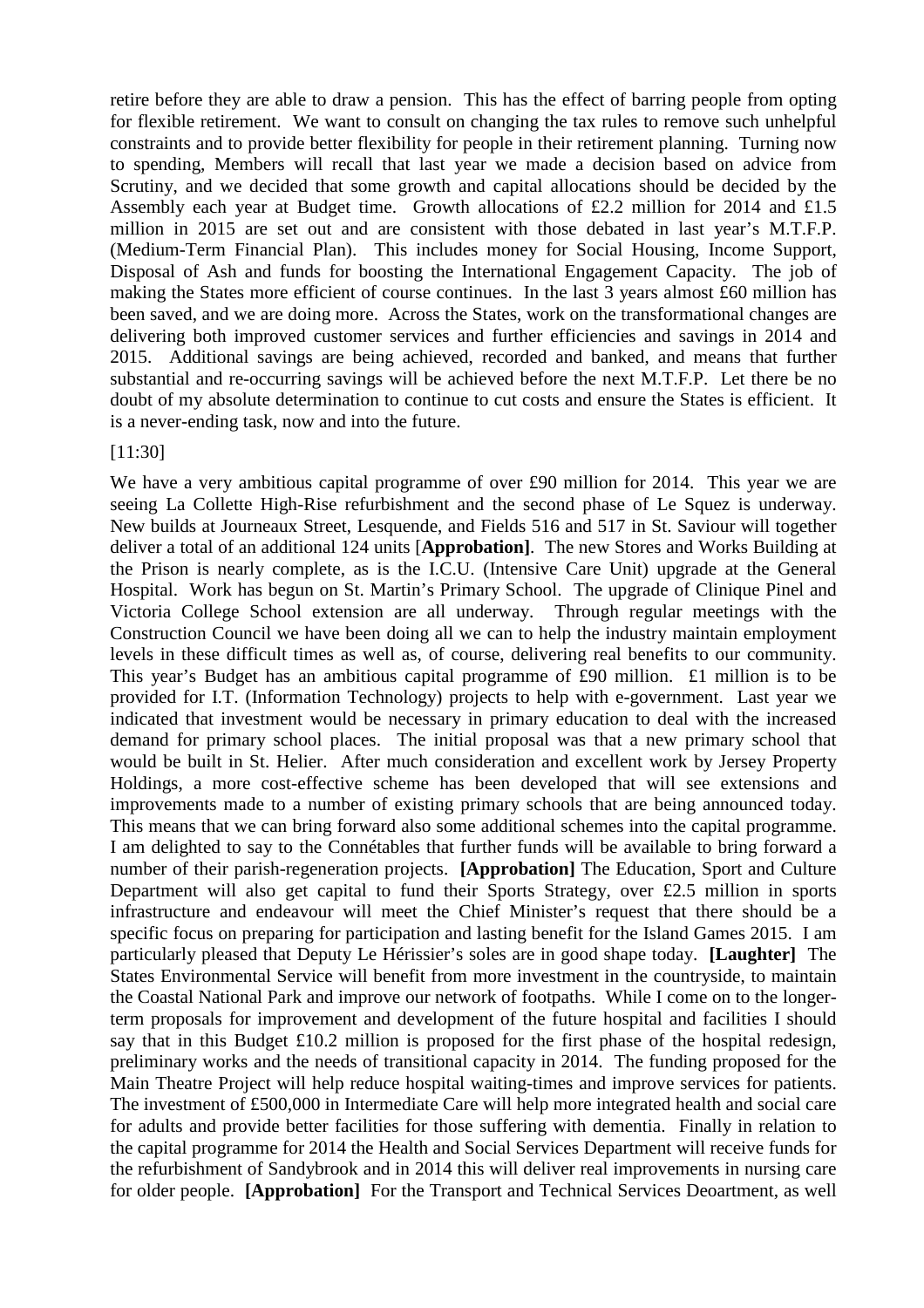as significant sums to maintain our infrastructure of roads and drainage, there is over  $\pounds 10$  million to upgrade the Sewage Treatment Works and the replacement of the Clinical Waste Incinerator. Although the benefit of these investments may be less visible to the public in the short-term, I know the Connétable of St. John is well aware of them, the Island cannot function without modern and efficient infrastructure. These are the sorts of things that we take for granted and only tend to notice them when something goes wrong. The Transport and Technical Services Department's projects related to ash, recycling, scrap metal and the Energy From Waste plants are all essential to move forward in a more environmentally-sound and sustainable future. Finally for T.T.S., the 2014 capital programme provides for the additional Green Street car parking spaces which are a planning condition, of course, for the new Police H.Q. (headquarters). Members will be pleased to know that there is an allocation proposed for the Treasury and Resources Department which includes £750,000 to demolish the Fort Regent swimming pool which has become such an eyesore. **[Approbation]** More progress will be made on this site in 2014 and beyond, and details of the Fort Regent Steering Group's proposals will be forwarded to Members in the next month. I am grateful to my Assistant Minister, Deputy Noel, for all his help in this and in so many areas of this Budget. **[Approbation]** The proposed capital programme for the States Trading Operations of £2.4 million is also set out and taken together the main programme of £88 million brings the new-starts projects in 2014 to over £90 million, a substantial commitment and injection into the local economy at this time. There are no "nice to haves", and each project has been chosen for value for money in their own right. This is a thoughtful and thought-through programme which endeavours to use taxpayers' money wisely. In line with the recommendations of the Fiscal Policy Panel, the 2014 Budget also proposes funding for a significant investment in 3 major projects that are essential to meet the Island's long-term infrastructure needs for health, housing and liquid waste. Identifying the necessary funding streams for these 3 major infrastructure investments has been a challenge when at the same time the Council of Ministers wants to reduce the burden of taxation on Islanders rather than increase it. We have worked with the departments to arrive at a proposed set of funding measures which strikes the best balance between meeting the service delivery and spending needs and minimising impact on taxpayers. The Health Proposition that was approved by this Assembly on 23rd October 2012 set out the vision of an integrated care-model and a programme of change for the future. Central to the development of this vision was the need to have a new General Hospital which would be fit for purpose and capable of sustaining the acute care provision requirements for the population. After a great deal of good work with Jersey Property Holdings and the Health and Social Services Department, a lower budget of £297 million has now been set and the Minister for Health and Social Services will explain how this will work. I want to address the funding. **[Approbation]** In 2010 the States established a Common Investment Fund. Since the end of 2010 the investment strategy for the Common Investment Fund has changed. There has been a move away from assets with a low-rate of return, such as cash and sovereign bonds, to assets with a higher-rate of return, such as equities and corporate bonds. Investment returns since that time have increased substantially. In that period the Strategic Reserve Fund has increased from £550 million in July 2010 to over £720 million in July 2013. The Budget proposes that the exceptional need for funding for a new hospital should be met from the investment returns from the Strategic Reserve Fund. **[Approbation]** This means that the hospital project will be fully paid for by the time it is completed and there will be no cost to the taxpayer and no debt for future generations. **[Approbation]** Our central assumption is based upon investment returns averaging 5 per cent over the next 10 years. With an investment return averaging 5 per cent over the next 10 years the hospital funding of £297 million can be fully met and the Strategic Reserve would still rise to a value of £810 million. There will also need to be in the terms of the second area an upgrade of social housing as well as an increase in the availability of social housing. The States granted approval on 16th May 2013 to enable the Housing Department to become incorporated into a new entity. The Housing Department's financial model was developed on the basis that the new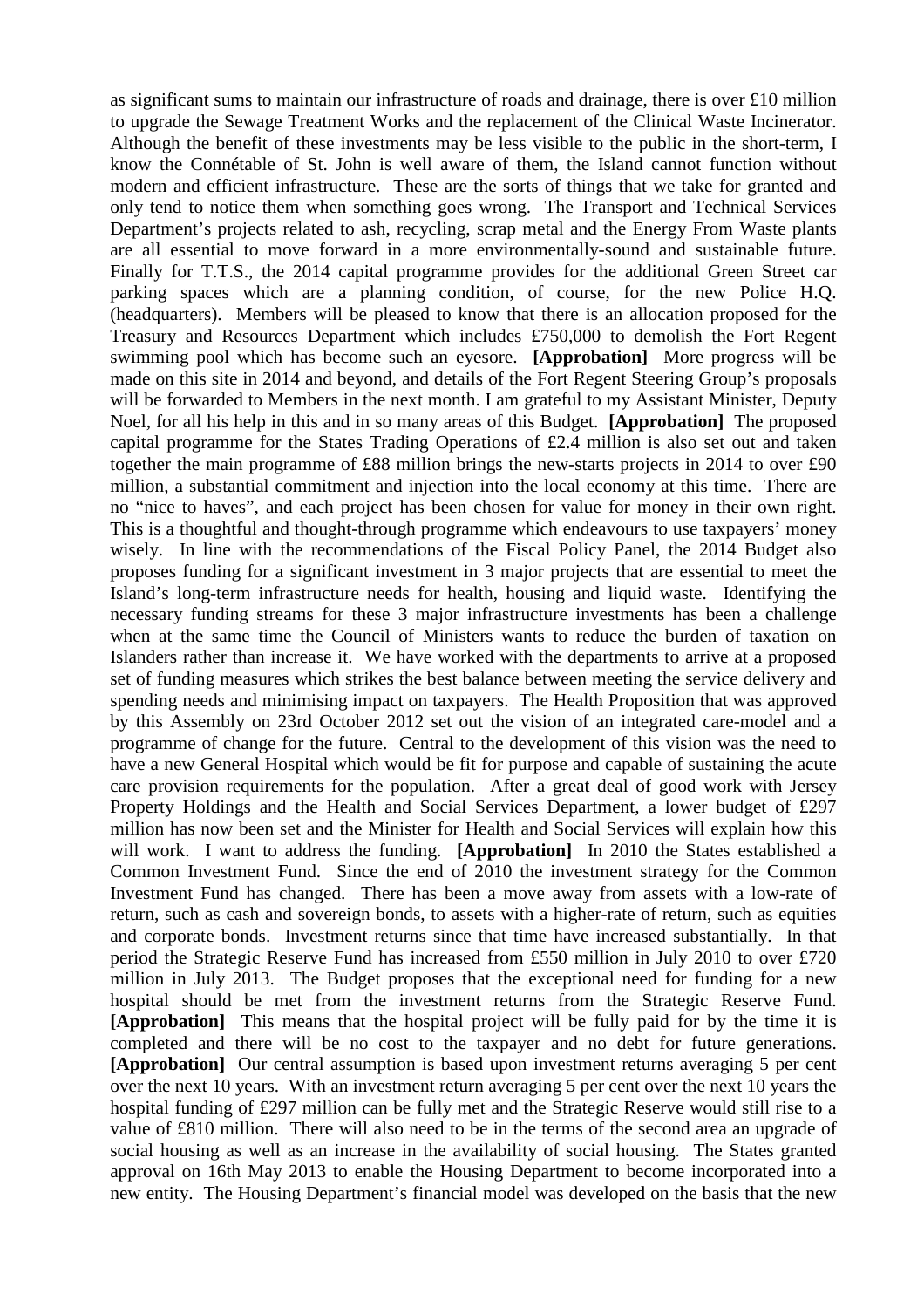company would borrow to meet its spending needs and repay the debt using the rental income associated with the new or refurbished properties. A schedule of the housing schemes that could be carried out with funding of £207 million over 10 years is set out in their report. In addition, a further £43 million is proposed to fund the acquisition and development of new sites including some that may become available as a result of the possible rezoning sites identified in the Island Plan. It is proposed that Jersey's excellent credit-rating is utilised in order to borrow up to £250 million for housing purposes through the issuance of a public-rated bond and thereby locking in low interest-rates for the benefit of the Island and the Budget seeks approval for this. **[Approbation]** New investment is also needed in our liquid waste infrastructure to replace the Sewage Treatment Works at Bellozanne. The safe disposal of Jersey's waste-water is vital to keep the Island safe to live in and to protect our surrounding waters. The Minister for Transport and Technical Services has made it clear that there are 3 main drivers for change. Firstly legal. The current Sewage Treatment Works are breaching consent conditions. Secondly, operational. The infrastructure is failing, leading to high maintenance costs. Thirdly, environmental. There is a need for compliance with the Water Framework Directive. The total funding for the replacement sewage works is estimated to be in the region of £75 million. The overall strategy for liquid waste will be the subject of a further debate to be led by the Minister for Transport and Technical Services. The proposals for funding the investment needed in the Sewage Treatment Works are that they will be funded from 3 sources, a targeting of the existing rolling-capital vote, an allocation within the traditional main capital programme and an investment from the Currency Fund allocation for infrastructure. The new infrastructure will be more energy-efficient and cheaper to run, and this will enable the Transport and Technical Services Department to repay the internal investment from the Currency Fund and reduce both the internal borrowing costs and risk. This Budget brings forward cost-effective ways of funding 3 major projects that minimise the effect on taxpayers, maximise the use of existing resources and improve our Island's infrastructure for the long-term. I would like to thank the Minister for Health and Social Services, the Minister for Housing, and the Minister for Transport and Technical Services for their hard work in supporting and developing these plans that underpin these strategies. **[Approbation]** This is a Budget that balances the need for short-term fiscal support, to boost employment with the need to underpin economic growth and job creation policies in the medium-term. This Budget provides fiscal stability and certainty to businesses. The Minister for Social Security has already announced the new Long-Term Care Scheme which is now funded earlier and without a contribution in 2014. This is designed to help our senior citizen community. Today young people and young parents benefit from the extension of the tax allowances for university students. This is a Budget which helps a very significant number of Islanders, but most importantly it is a Budget that provides direct financial relief to the majority of hardworking, taxpaying Islanders and leaves more money in Islanders' pockets. This is a Budget that invests in St. Helier, is prudent, targeted, confidence boosting and looks to our future. So I commend this Statement on the Budget 2014 to the Assembly. **[Approbation]** 

### **The Bailiff:**

There is now 10 minutes in which to ask the Minister questions on that statement. Connétable of St. John.

### **5.1.1 The Connétable of St. John:**

The last couple of words the Minister said says it all: investment in St. Helier. **[Laughter]** Can the Minister for Treasury and Resources explain why only £6.65 million is being proposed for the infrastructure of roads, et cetera, given that some 20 years ago £15 million a year was being spent on our roads and over the recent years the number has been falling, and we see yet again that number is very low? Likewise I note only £10 million is in our Liquid Waste Strategy.

### **The Bailiff:**

I think one question please, Connétable.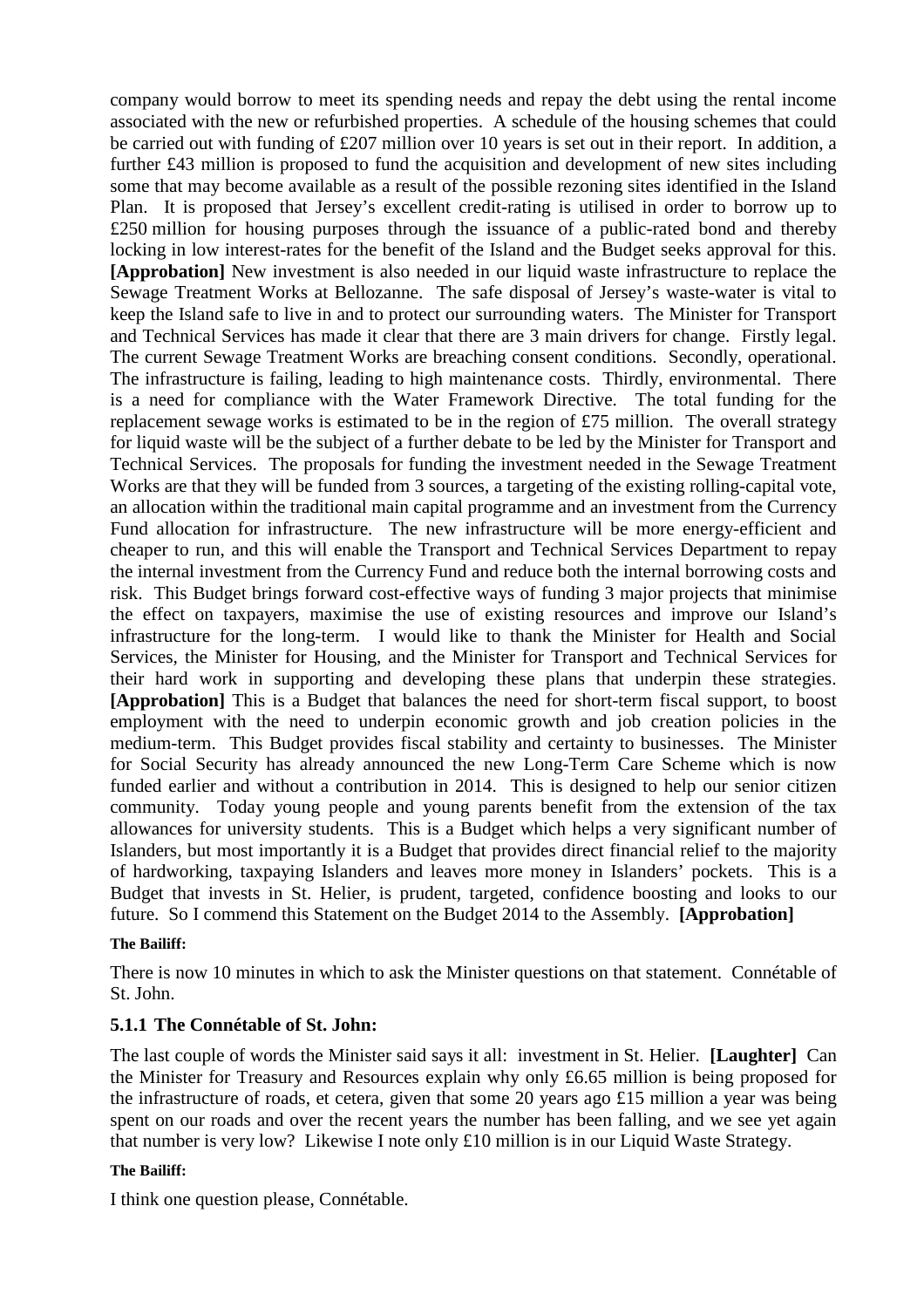#### **The Connétable for St. John:**

Sir, you are cutting me off at the knees again.

### **Senator P.F.C. Ozouf:**

This Budget delivers the biggest investment in infrastructure that we have seen in recent times and sets out how it is going to be funded. **[Approbation]** I mentioned St. Helier because it is important. There are lots of St. Helier projects in there but other parishes benefit too. We should have a debate about roads certainly over the next few weeks but T.T.S. is getting value for money from the existing Budget, laying more tarmac, doing more roads, quite apart from the Fiscal Stimulus money that already went in.

# **5.1.2 The Connétable of St. John:**

The Minister for Treasury and Resources mentions better value for money. I would disagree with the Minister given that we have seen the mess that happened on Victoria Avenue and at the airport when roads had to be resurfaced. Are we really getting better money? The work has to be done twice.

#### **Senator P.F.C. Ozouf:**

I believe we are.

## **5.1.3 Senator L.J. Farnham:**

The statement points out that our G.V.A. level is heavily influenced by the interest rate. Is this then to be our only policy out of the decline in G.V.A. to wait for a rise in interest-rates because even if you strip out that effect there is a decline in the size of the economy and I wonder if the Minister for Treasury and Resources could address how he intends to deal with that in the medium-term.

### **Senator P.F.C. Ozouf:**

The G.V.A. number does need to be properly put into context.

[11:45]

It is driven to a great extent by the low interest-rates and the margin that banks can get in terms of the profitability by upstreaming to the U.K. and we should not simply only look at G.V.A. It is always difficult in a Budget to repeat effectively the measures that we have already taken and many people will say: "Well, what is new in this Budget for business?" The reality is just as in previous Budgets, though we have dealt with significant investment and income support, we already have huge changes in terms of the support for businesses already agreed, the Innovation Fund, the step-change in investment in terms of economic development, the changes that have been made in financial services. All of these measures are absolutely vital to secure our economic future and anything more that the Minister for Economic Development wants to help businesses then he will receive a willing and co-operative ear from myself and Council of Ministers' Members.

# **5.1.4 Connétable S.W. Pallett of St. Brelade:**

The Minister for Treasury and Resources stated that fuel duty had increased in only one of the last 5 years but he did not state whether there is going to be a duty increase this year. Could he confirm there is going to be one and does he think that proves that economic activity is falling or has fallen?

### **Senator P.F.C. Ozouf:**

I think that is a really important question. The fuel duty increase is proposed to be 1p and I think that the last increase over the last 5 years was 2p. Effectively fuel duty has gone up 2p in 5 years and I would draw Members' attention to the U.K. price comparator's report which shows the real questions that need to be asked about duty products in Jersey. I understand Members' concern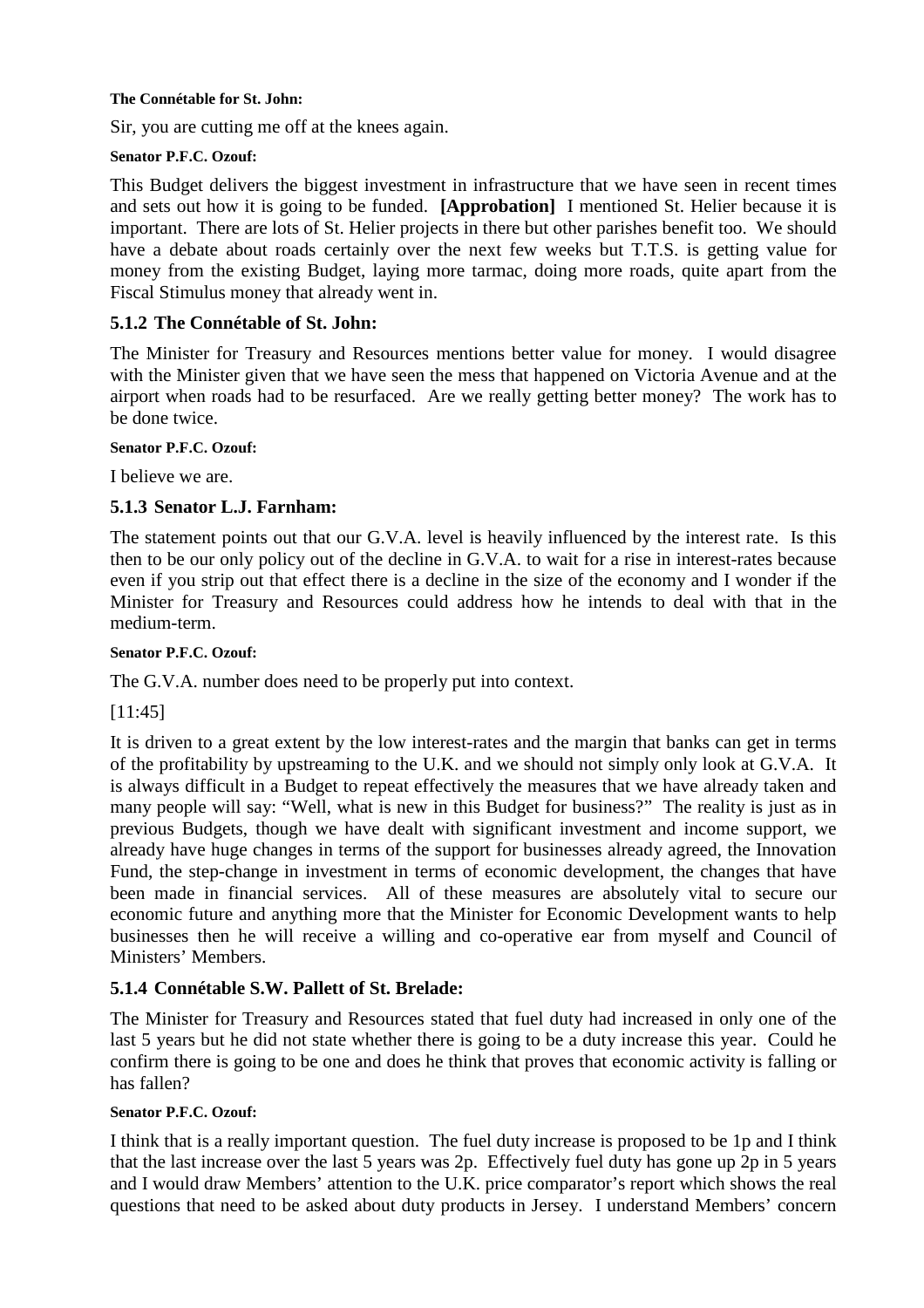about duty increases but their benevolence in not increasing duties does not translate into margins, into actual consumer prices either being stable or falling for consumers. The opposite is the case and we need to have a Jersey-wide debate and we need to shine the torch into these areas and explain why a pint of beer is 86p higher in Jersey compared to the U.K. when stripping-out duty and tax. **[Approbation]** A litre of fuel is 23p and that is quite apart from a packet of cigarettes which is about 47p. That is where the issue is and we need a proper debate about how we are going to ensure the consumer prices are constrained.

# **5.1.5 Deputy J.A. Hilton of St. Helier:**

I was going to ask the Minister for Treasury and Resources a question about how he was going to respond to some of the public statements made by, for instance, the Chair of a local brewery with regard to not increasing duty but he has just mentioned that. What I would like to do is ask him a question about his point 123 about the investment fund returning 5 per cent over the next 10 years. Could he just explain to Members what the plan is if the fund does not return that sum of money when it comes to funding the capital projects?

## **Senator P.F.C. Ozouf:**

The Deputy is absolutely right and it is good to debate this issue of the Strategic Reserve. The first thing to respond is to say what has changed from the policy of not touching the Strategic Reserve previously. First of all the Strategic Reserve has not been touched as a result of Members' wise decisions to deal with the deficit a number of years ago. Secondly, because we have not touched it, it has improved and we have been beating the investment benchmarks in terms of ... I think it was a result of 9.8 per cent in the last year. We have already banked an increase and a significant uplift which pays the majority of the Health and Social Services Department's budget. Looking forward I think the Treasurer of the States and the Assistant Minister would say that a 5 per cent return on the future of the Strategic Reserve, which will not of course all be drawn down immediately, would in fact be a bad result looking at their investment performance and the importance of investments. I am going to publish a number of different scenarios for the Strategic Reserve which answers the Deputy's questions in detail about what would happen but the Strategic Reserve even at 2 per cent return will not fall below half a billion.

# **5.1.6 Deputy J.M. Maçon:**

May I congratulate the Minister for Treasury and Resources on his pre-election Budget? On point 55 though may I ask that while I welcome this change of thinking, can the Minister for Treasury and Resources please explain the change in rationale for introducing this policy when he was so vehemently opposed to it when Deputy Southern proposed it last year? Point 55, which is the linking of high net-worth tax liabilities in line with inflation.

### **Senator P.F.C. Ozouf:**

I am disappointed at the cheap shot by the Chairman of P.P.C. about pre-election Budgets. **[Laughter]** I do not believe that any Member of this Assembly has made decisions on financial management with an eye to the ballot box. We have made tough decisions on tax and spending in recent years and this Budget does not stop that. It continues a spending arrangement, continues to put pressure on States spending and I would ask him respectfully to perhaps reconsider that cheap shot. In relation to high net-worth individuals, Deputy Southern previously has challenged us in relation to lifting the minimum tax contribution and the important change that is being set out now is that rather than changing it on an annual basis it will be done over 3 years. We have looked at the overall assessment of this. I do not think Deputy Southern is a fan of the former 1(1)(k) regime. We have looked at a fairly-judged arrangement. We will lift that minimum contribution and we will do so every 3 years and we have also widened the  $1(1)(k)$ ability to bring inward investment and jobs and portfolios that are currently managed in other places to Jersey and I hope he would welcome that.